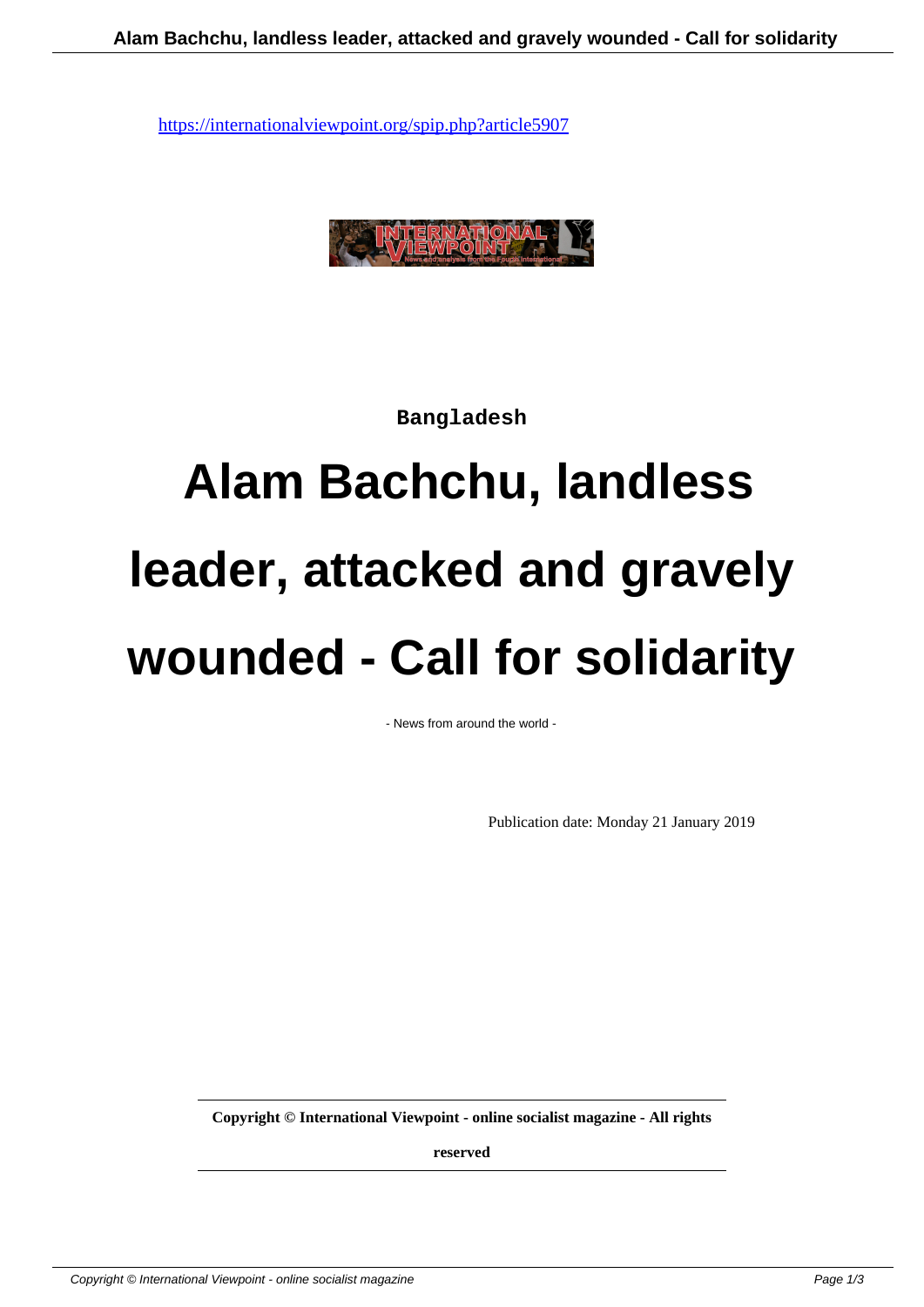**12 January 2019 at 10 am in the morning at Dakshin Aicha Bburhat under Charfasion sub-district in Bhola District led by terrorists, extortionists and land-grabber Firoj Alom swapon, Nirob Rari, Enayet Kha, Nasir Peda, Tofazzol Sikder and co. suddenly attacked and brutally physically assaulted Alam Bacchu, who is the landless leader of Sikdarerchar under Uttor Charkolmi and the central leader of Bangladesh Krishok Federation.**

Bangladesh Krishok Federation, Bangladesh Kishani Sabha, Bangladesh Adivasi Samity and Bangladesh Bhumiheen Samity bitterly condemned and protested the incident and demanded immediate arrest and exemplary punishment of those who are perpetrators.

Police of Dokshin Aicha Thana coming to the spot rescued landless leader Alam Bachchu and got him admitted to Gano Swastho Hospital for treatment and doctors there on duty referred the moribund patient to Charfasion Health Complex for better treatment. He is presently under treatment in that hospital and struggling for his life. In Dokshin Aicha Thana a general diary entry was enrolled by Abu Bakkar, son of Alam Bachchu in the evening on 12 January 2019:

Last 16 January 2019 Charfasion Hospital authority urgently referred him Shere Bangla Medical College Hospital for better treatment. That day he got admitted and stayed in ward No,. 12, bed No. 34/1. Presently he is in special care in this hospital.

An application signed by Alam Bachchu, Eshahak Majhe, Mannan Melkar, Rofiqul Islam for the protection of cultivated paddy of 400 landless families living in Sikdarerchar under Uttor Charkalmi of Charfasion sub-district was put forward to the Deputy Commission and Police Superintendent on behalf of landless people. Against that backdrop police superintendent of Bhola district took necessary steps on 21 November 2019 through Dularhat Thana (Police Station) OC (Officer in Charge). The police of Dularhat Thana warned and installed red flags in the paddy filed so that the Jotder (Local big landowner), Lathtial (Musclemen) and terrorists cannot harvest and bring the paddy through looting and installed temporary police camp in order to protect the paddy of landless people. As a result, the Jolder, Lathial and terrorist could not loot the paddy of landless people.

The same terrorists thew acid in the dark of night and barbecued the different portion of the body of parents of Alam Bachchu in 2006 in order to remove the landless people from the island and to make the landless people leaderless. His acid burnt parents are still alive with injury and live in a sub-human life. Then the case was lodged with criminal court and it is still pending in the high court.

Besides, last year a historic verdict was delegated from the High Court on behalf of landless people which put an end to the encroachment of the illegal land terrorists. In order to conduct this litigation the role of Alam Bachchu was prominent.Hence they were previously prepared to take revenge on Bachchu.

# **Call for financial support for medical treatment**

Donations can be sent through ESSF.